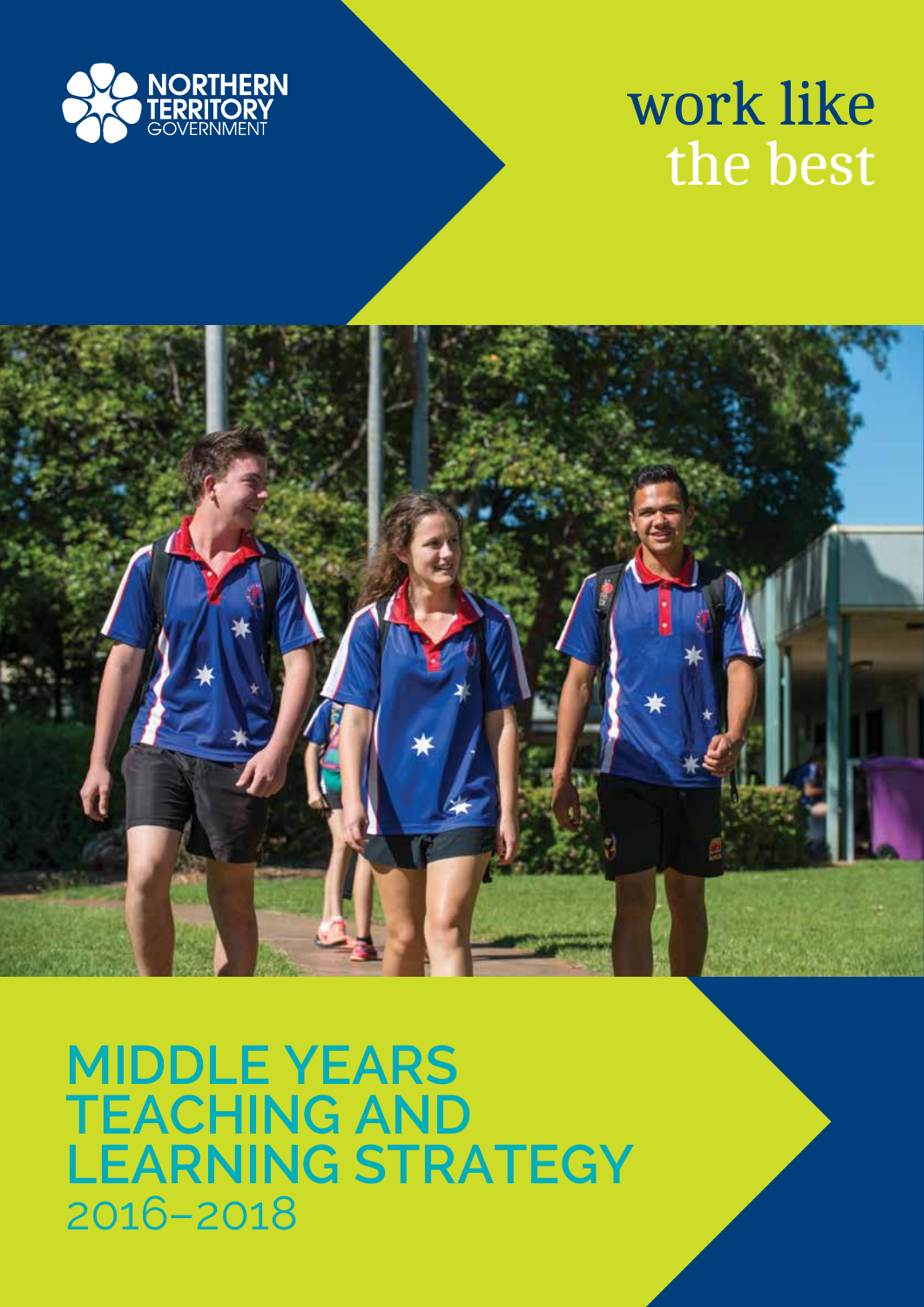### **CONTENTS**

## 

# Key actions aligned to the Department of<br>Strategic Plan - Growing Success Toget

| <b>Measuring our performance</b>                      |
|-------------------------------------------------------|
|                                                       |
| Coherent and capable organisation                     |
| Quality leaders, quality educators, quality learning. |
| Every student a successful learner                    |

| of Education |  |
|--------------|--|
|              |  |
|              |  |
|              |  |
|              |  |
|              |  |
|              |  |
|              |  |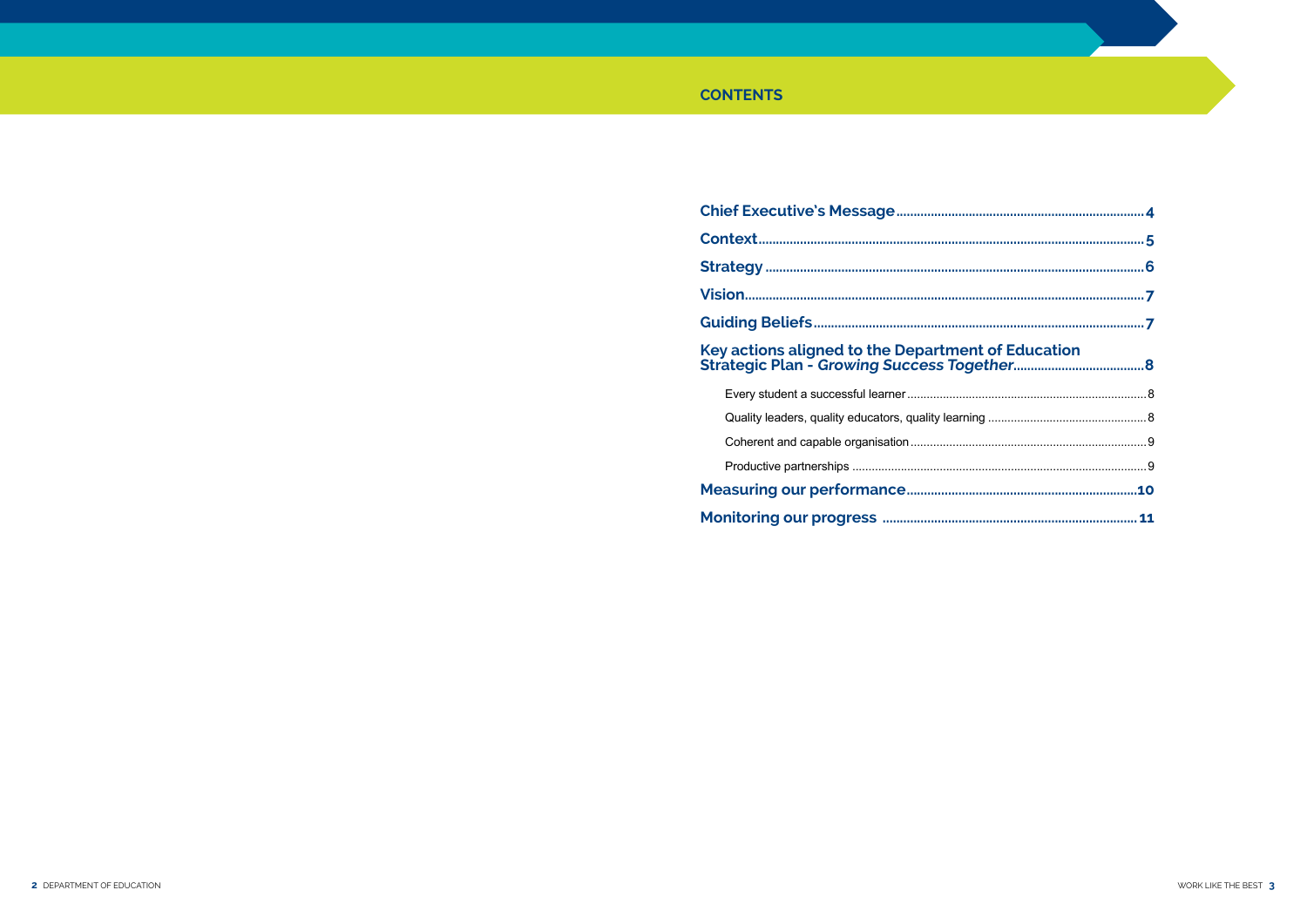#### **CHIEF EXECUTIVE'S MESSAGE CONTEXT**



I am pleased to announce the Northern Territory Government Department of Education's commitment to implementing the *Work Like the Best: Middle Years Teaching and Learning Strategy 2016 - 2018* with a view to strengthen the quality, consistency, effectiveness and efficiency of education for our middle years students.

This strategy is guided by the work of independent education consultant, Vic Zbar through his review, *Work Like the Best: Review of Middle Schooling in the Northern Territory.*

His review found that there are many examples of outstanding middle years teaching and learning practice within our existing middle school structures. The report provides recommendations on how to guide best-practice teaching and learning in the middle years of schooling and improve the quality of education being provided to our students.

Critical to the success of the *Middle Years Teaching and Learning Strategy* are quality programs, quality teaching and strong engagement with the school community. The department is fully committed to establishing and maintaining effective engagement and support, particularly for principals, teachers and others with a primary responsibility for the education and wellbeing of students in the middle years of schooling.

I would like to thank all staff across the department who continue to demonstrate their commitment to improving educational outcomes for middle years students throughout the Northern Territory.

 $X$ 

Ken Davies Chief Executive

- school leadership:
- school structure and the learning environment;
- curriculum and assessment;
- behaviour management;
- pedagogy;
- transition into and from the middle years; and
- systemic leadership and support.

In 2006, two distinct stages of secondary schooling commenced in the Northern Territory giving effect to recommendations from a 2003 report *Future Directions for Secondary Education in the Northern Territory*. The new model saw the introduction of middle schools to cater for Years 7-9 and senior secondary catering for Years 10-12 in urban and regional centres, with some remote comprehensive schools tailoring education for middle years students through internal restructures.

The new structure brought changes to the way in which the curriculum was delivered (pedagogy). Other changes targeted the organisational and physical structures of schools and professional development models for teachers.

In 2014, the Northern Territory Government commissioned a review to assess the performance of the middle years of schooling in relation to student attendance, student achievement outcomes, student wellbeing and parent and community satisfaction.

The review was conducted by independent education consultant Vic Zbar and the resulting report, *Work Like the Best: Review of Middle Schooling in the Northern Territory* was presented to the Northern Territory Government in September 2014. The review found that while there were many examples of outstanding practice contributing to improved student outcomes in the middle years, there was a lack of systemic direction. The report outlined 25 key recommendations covering the following areas:

The Northern Territory Government is committed to addressing these areas in an efficient and effective manner, and the *Work Like the Best: Middle Years Teaching and Learning Strategy 2016 - 2018* is intended to focus the effort of schools on identified goals and targets with a high likelihood of achieving the objectives of the review's recommendations.

This three year strategy is aimed at driving policy and programs in the areas identified as having the greatest positive impact on the quality of education throughout the middle years of schooling, positioning students for success as they enter their last stage of secondary education.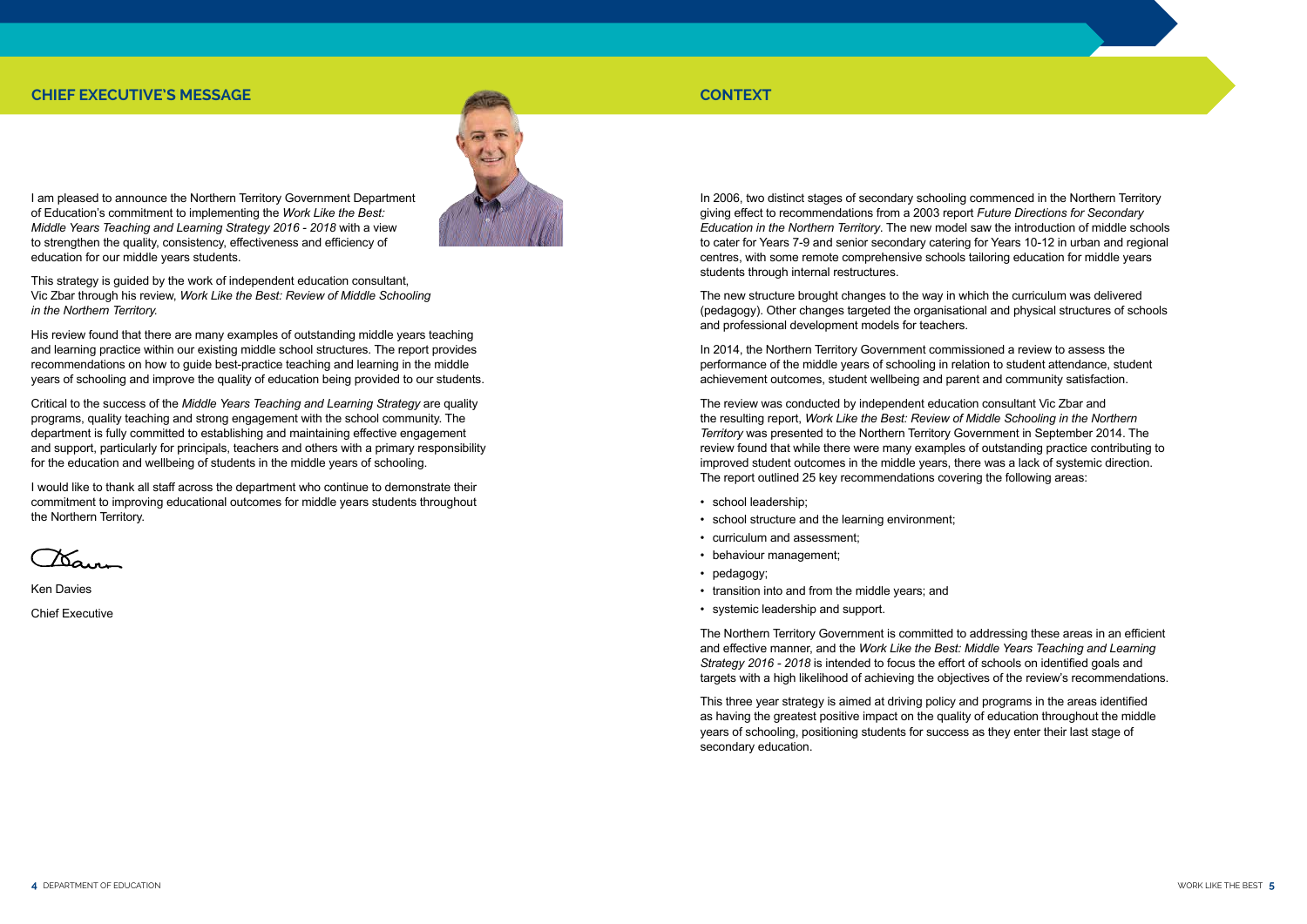#### **STRATEGY**

The *Work Like the Best: Middle Years Teaching and Learning Strategy 2016 - 2018* aims to ensure that middle years education throughout the Northern Territory comprises best-practice, through quality programs, quality teaching and strong engagement by the school community. The strategy is aimed at the six provincial middle schools and four larger comprehensive schools that were identified in Vic Zbar's review.

The ten schools are:

- Centralian Middle School Darwin Middle School
	-
- Dripstone Middle School Nightcliff Middle School
- Rosebery Middle School Sanderson Middle School
- Katherine High School Nhulunbuy High School
- 
- 
- 
- Taminmin College Tennant Creek High School.

The strategy aligns to and supports the department's strategic plan and is aimed at driving policy and programs most likely to best position middle years students for success as they transition into the final three years of their secondary education.

#### **VISION**

## **GUIDING BELIEFS**

The middle years of schooling offers rich, relevant curriculum that develops resilience, life-long learning skills and a strong sense of self in every adolescent learner.

The middle years of schooling guide adolescent learners toward preferred futures through:

- implementing strategies that provide all students with a sense of belonging to their school community;
- building positive student-teacher learning relationships;
- creating high expectations for, and with, all students, teachers and parents;
- involving student voice when designing learning programs that make explicit and purposeful connections between learning in the classroom and the local and global worlds beyond the classroom;
- providing opportunities so that students become independent and responsible learners;
- accommodating the diversity of students' interests and potential career directions;
- building productive relationships with primary and senior colleagues to ensure smooth transitions for student learning and wellbeing; and
- scaffolding students towards intrinsic self-regulation in their behaviour and desire to learn.

The vision is underpinned by the following guiding beliefs:

- Middle years students undergo significant cognitive, physical, social, emotional, ethical and moral changes. During this developmental transition, students develop a sense of identity, which impacts on their need to belong.
- The middle years of schooling provides a sense of belonging to a learning community where learners are engaged in rich and relevant curriculum.
- Middle years learners are supported through:
	- » the development of positive learning relationships;
	- » high expectations; and
	- » teachers understanding their unique needs and recognising the impact this has on the level of student engagement and learning.
- The effective transitions between primary, middle years and senior secondary phases of schooling are integral to continuity of student engagement and learning.
- Parent connectedness to learning throughout adolescence combined with strong family-school relationships enhances student wellbeing and success.





- 
-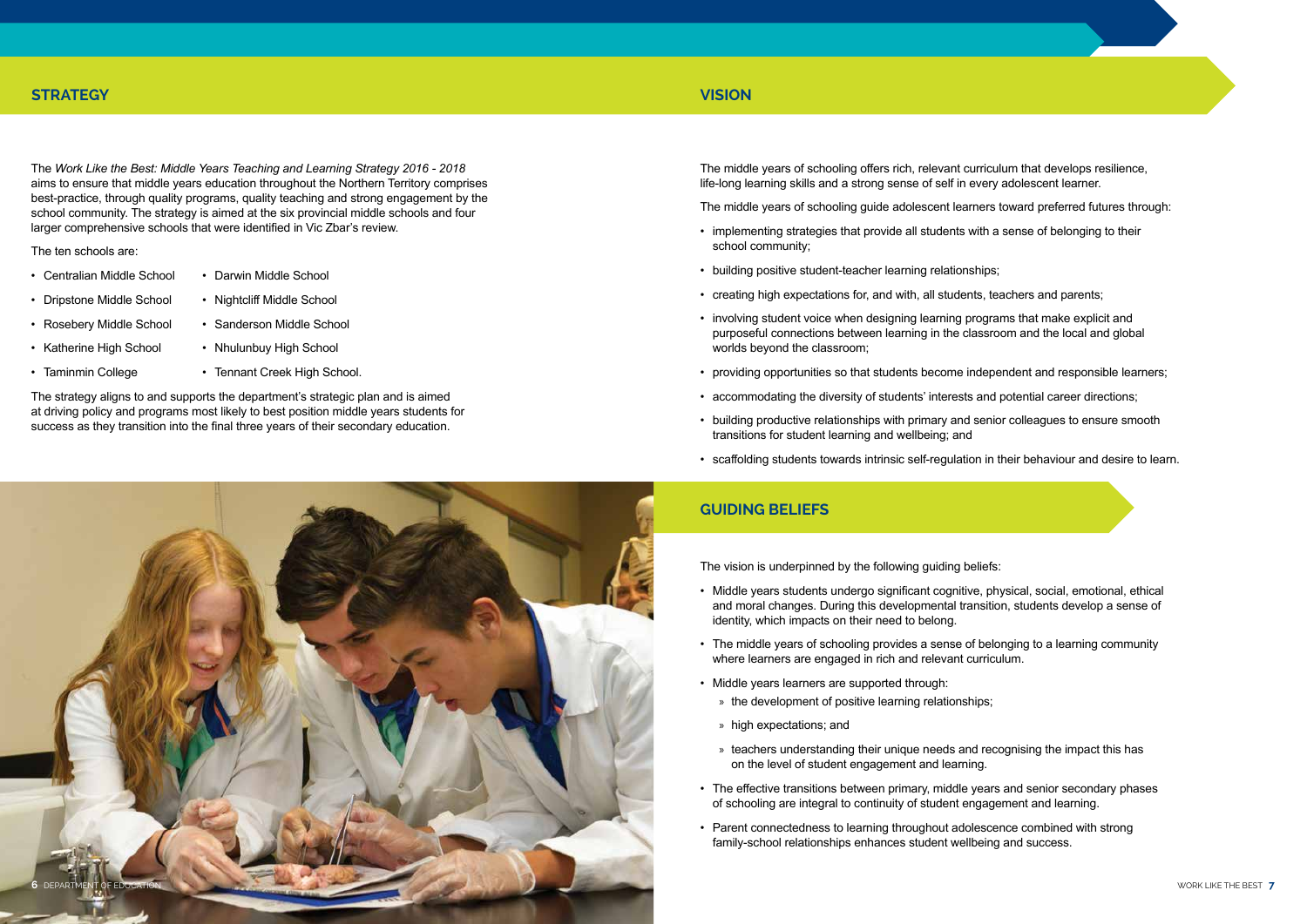#### **KEY ACTIONS ALIGNED TO THE DEPARTMENT OF EDUCATION STRATEGIC PLAN - GROWING SUCCESS TOGETHER.**

### Every student a successful learner

We are committed to creating opportunities and the environment for successful learning for every student in every school.

#### **Key actions for the middle years**

- 2.1 Implement and resource a whole-system approach to behaviour management and wellbeing.
- 2.2 Enhance existing middle school practices to ensure students are well known by educators and develop positive relationships to support a culture of inclusivity and high expectations.
- 2.3 Establish student-centric transition practices for student movement from primary years to middle years and middle years to senior secondary.
- 2.4 Ensure pedagogical approaches are current, relevant and appropriate to meet the unique needs of middle years students.

## Quality leaders, quality educators, quality learning

We are committed to fostering a strong and collaborative learning culture for our people and schools.

#### **Key actions for the middle years**

We are committed to being responsive, efficient and effective by providing frameworks and timely services to drive operations and inform decision making across the organisation.

- 3.1 Provide leadership coaching to each middle school principal and their leadership team.
- 3.2 Establish a middle years leaders' network, facilitated by a peer-elected principal to foster a collaborative learning culture.
- 3.3 Deliver an annual conference in conjunction with the Professional Teachers' Association Northern Territory (PTANT) to enhance the knowledge and skills educators require when teaching students in middle school.
- 3.4 Identify and adopt common instructional models that inform lesson and unit planning.
- 3.5 Continue to support systematic structures that enable teachers to plan and engage in school-based professional development that supports collaborative planning, improvement-focused feedback and classroom observations.
- 3.6 Continue to implement a common and consistent assessment regime to improve data flow and support student transition between the stages of schooling and learning.
- 3.7 Deliver training to literacy and numeracy leaders in the middle years of schooling to enhance their ability to work with other teachers to improve literacy and numeracy outcomes for middle years students.
- 3.8 Develop support materials and professional development opportunities that promote the seven fundamental expectations of the Expert Literacy and Numeracy Panel Report.

## Coherent and capable organisation

#### **Key actions for the middle years**

- 4.1 Implement a user interface which improves accessibility to data and monitors performance and emerging systemic trends.
- 4.2 Develop exemplars that guide implementation of departmental policies and provide formal connections between linked projects.
- 4.3 Trial the Employment Pathways program in selected schools and use outcomes to inform further implementation in the middle years of schooling.
- 4.4 Monitor the progress of the strategy's key actions through schools' annual reports.

## Productive partnerships

We are committed to developing and embedding education partnerships and collaborations locally, regionally and internationally that contribute to the economic and social development of the Territory.

#### **Key actions for the middle years**

- 5.1 Work in partnership with Charles Darwin University to enhance middle years content in undergraduate training courses.
- 5.2 Enhance partnerships between schools delivering middle years education and their feeder primary schools to enable students to be well known by teachers as a result of the transition process.
- 5.3 Enhance partnerships between middle and senior schools to develop student transition plans that better prepare students to succeed.
- 5.4 Develop parent resources providing advice on how to best support their children's learning during the middle years of schooling.
- 5.5 Undertake a school opinion survey that captures student, parent and staff perceptions to inform local decision making on middle years of schooling services.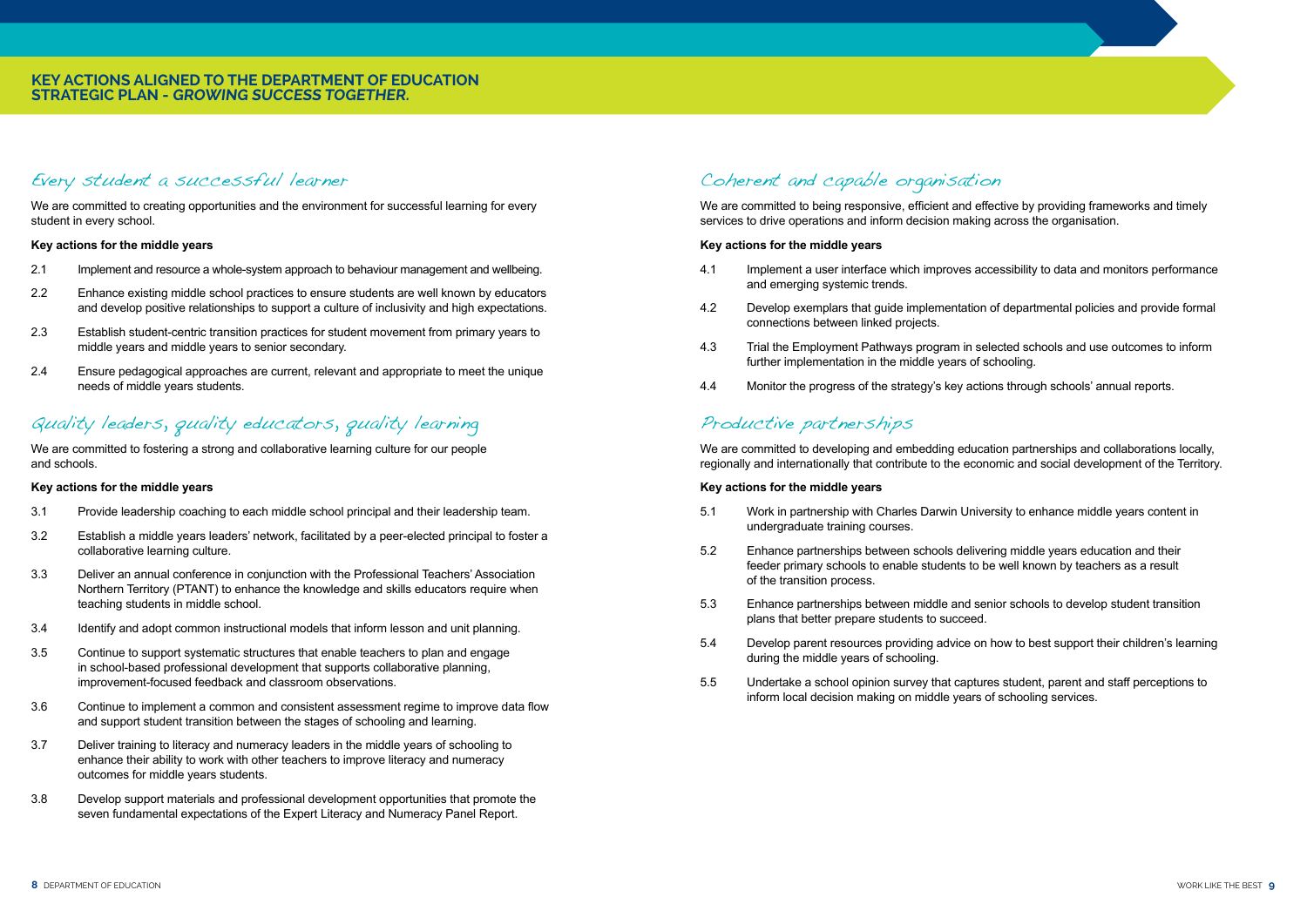

#### **MEASURING OUR PERFORMANCE**

As part of the Department of Education's commitment to achieving our vision for teaching and learning in the middle years we will measure this progress and work towards achieving the agreed performance targets in the department's 2016-2018 Strategic Plan, *Growing Success Together*. Measurement of progress will focus on the ten schools outlined in this strategy.

| <b>MEASURE</b>                                                                                                                                                             | 2014 Baseline | 2018 Target |  |  |  |
|----------------------------------------------------------------------------------------------------------------------------------------------------------------------------|---------------|-------------|--|--|--|
|                                                                                                                                                                            |               |             |  |  |  |
| Proportion of Middle Years students attending four days or more per week                                                                                                   |               |             |  |  |  |
| Non-Indigenous students                                                                                                                                                    | 85%           | $90\%$      |  |  |  |
| Indigenous students                                                                                                                                                        | 48%           | 65%*        |  |  |  |
| *Indigenous students 2018 Target is in line with the 10-Year Target identified against Element 4 in the A Share in<br>the Future - Indigenous Education Strategy 2015-2024 |               |             |  |  |  |
| Proportion of Year 7 students achieving at or above NMS in Numeracy                                                                                                        |               |             |  |  |  |
| Non-Indigenous students                                                                                                                                                    | 91%           | 93%         |  |  |  |
| Indigenous students                                                                                                                                                        | 51%           | 66%         |  |  |  |
| Proportion of Year 7 students achieving at or above NMS in Reading                                                                                                         |               |             |  |  |  |
| Non-Indigenous students                                                                                                                                                    | 90%           | 93%         |  |  |  |
| Indigenous students                                                                                                                                                        | 38%           | 56%         |  |  |  |
| Proportion of Year 9 students achieving at or above NMS in Numeracy                                                                                                        |               |             |  |  |  |
| Non-Indigenous students                                                                                                                                                    | 91%           | 93%         |  |  |  |
| Indigenous students                                                                                                                                                        | 50%           | 63%         |  |  |  |
| Proportion of Year 9 students achieving at or above NMS in Reading                                                                                                         |               |             |  |  |  |

| Non-Indigenous students | 88% | 92% |
|-------------------------|-----|-----|
| Indigenous students     | 35% | 54% |

\*NMS - National Minimum Standard

A six monthly report will be provided to the department's School Education Strategic Reform Committee which will include progress against the key actions of the *Work Like the Best: Middle Years Teaching and Learning Strategy 2016-2018*. The following lead indicators have also been identified to monitor progress:

- student growth data using the Progressive Achievement Test;
- retention rates of students transitioning into middle school from primary school;
- retention rates of students from Year 7 to Year 9;
- retention rates of students transitioning into senior secondary from middle school;
- increased level of student satisfaction collected through the School Survey;
- increased level of staff satisfaction collected through the School Survey; and
- increased level of parent satisfaction collected through the School Survey.

#### **MONITORING OUR PROGRESS**